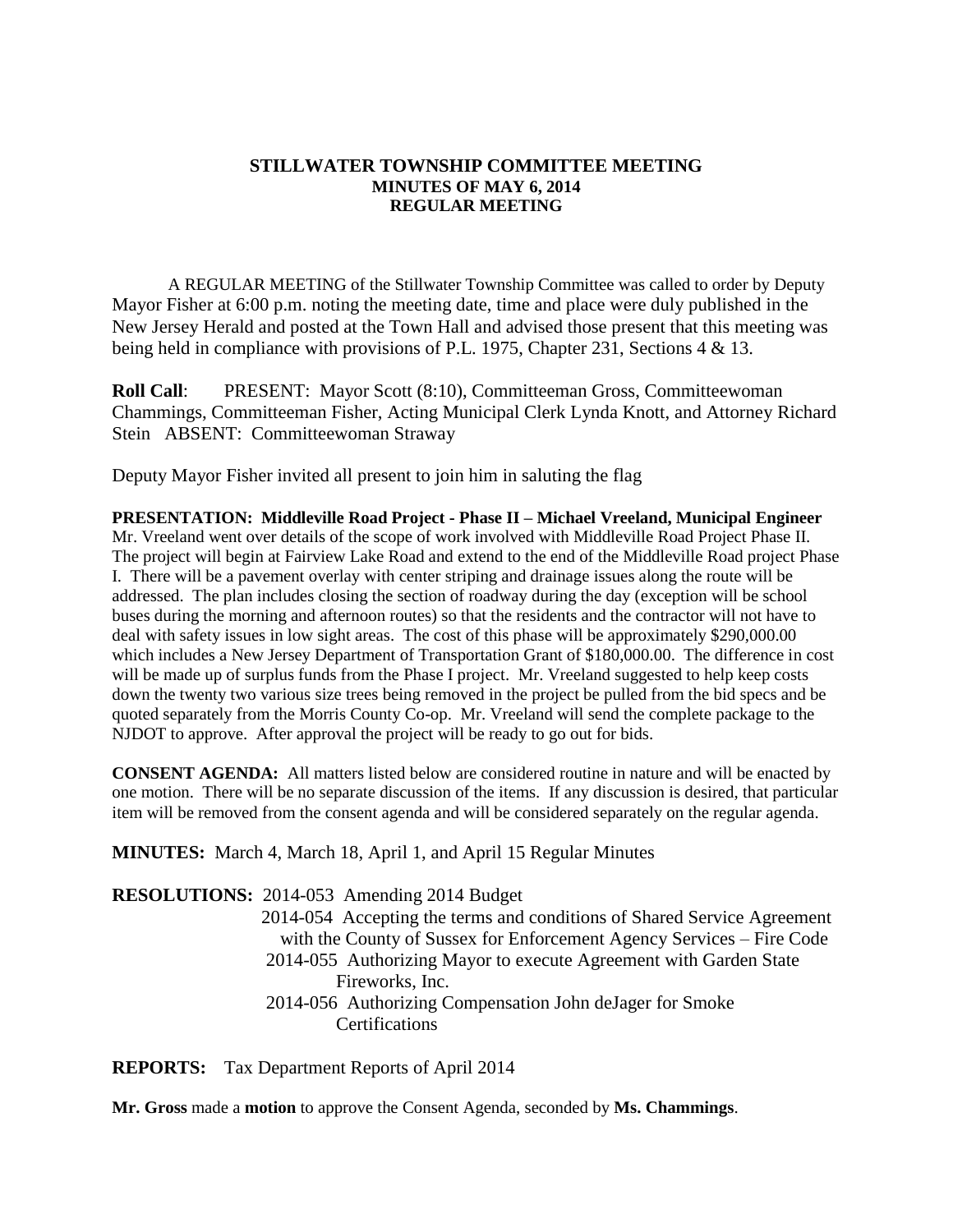**Roll Call Vote**: Ms. Chammings, yes, Mr. Fisher, yes, Committeeman Gross, yes,– the Consent Agenda was adopted.

#### **2014 Bill List Cycle # 7:** \$1,447,037.93

Resolution 2014-057 Motion by **Mr. Gross**, seconded by **Ms. Chammings** to approve the 2014 Bills List Cycle #7**.**

**Roll Call Vote**: Ms. Chammings, yes, Mr. Fisher, yes, Committeeman Gross,

#### **Amendments to the Agenda: None**

**Open Public Session:** Deputy Mayor Fisher invited members of the public to speak.

Tami Richardson, 1056 Route 521, questioned several bills on the bills list.

There being no one else from the public who wished to speak Mr. Fisher closed this portion of the meeting.

#### **COMMITTEE REPORTS:**

**Mr. Gross:** April's Zoning Board of Adjustment meeting was cancelled.

**Mr. Fisher:** Reported that Miss Stillwater application and information will be added to both the Township Website and Face Book page. Mr. Fisher added the Recreation Commission is looking into bleachers for Veterans Park and SLAP will be working in Stillwater on May 26, 2014.

**Ms. Chammings:** Reported the Planning Board is working on an application for a pavilion at Camp Hoover and on a solar ordinance. The DPW is working on cleaning up the grit from the roads and the Environmental Commission had completed the ERI and the Planning Board will hold a public hearing on adopting the updated ERI as part of the Master Plan on May 20, 2014.

The Acting Clerk noted that the Planning Board Secretary had asked for two additional hard copies of the ERI and The Land Conservancy will charge an additional \$28.00 per hard copy in addition to the one provided in their contract.

Upon Motion by Ms. Chammings, seconded by Mr. Gross and **Roll Call Vote**: Ms. Chammings, yes, Mr. Fisher, yes, Committeeman Gross, yes,– 2 additional hard copies of the Environmental Resource Inventory will be ordered through the Land Conservancy.

**RESOLUTION 2014-051** Authorizing the Mayor to Execute the 2013-2015 DPW Collective Bargaining Agreement

Upon Motion by Mr. Gross, seconded by Ms. Chammings and **Roll Call Vote**: Ms. Chammings, yes, Mr. Fisher, yes, Committeeman Gross, yes,– the Mayor was authorized to execute the 2013-2015 DPW Collective Bargaining Agreement.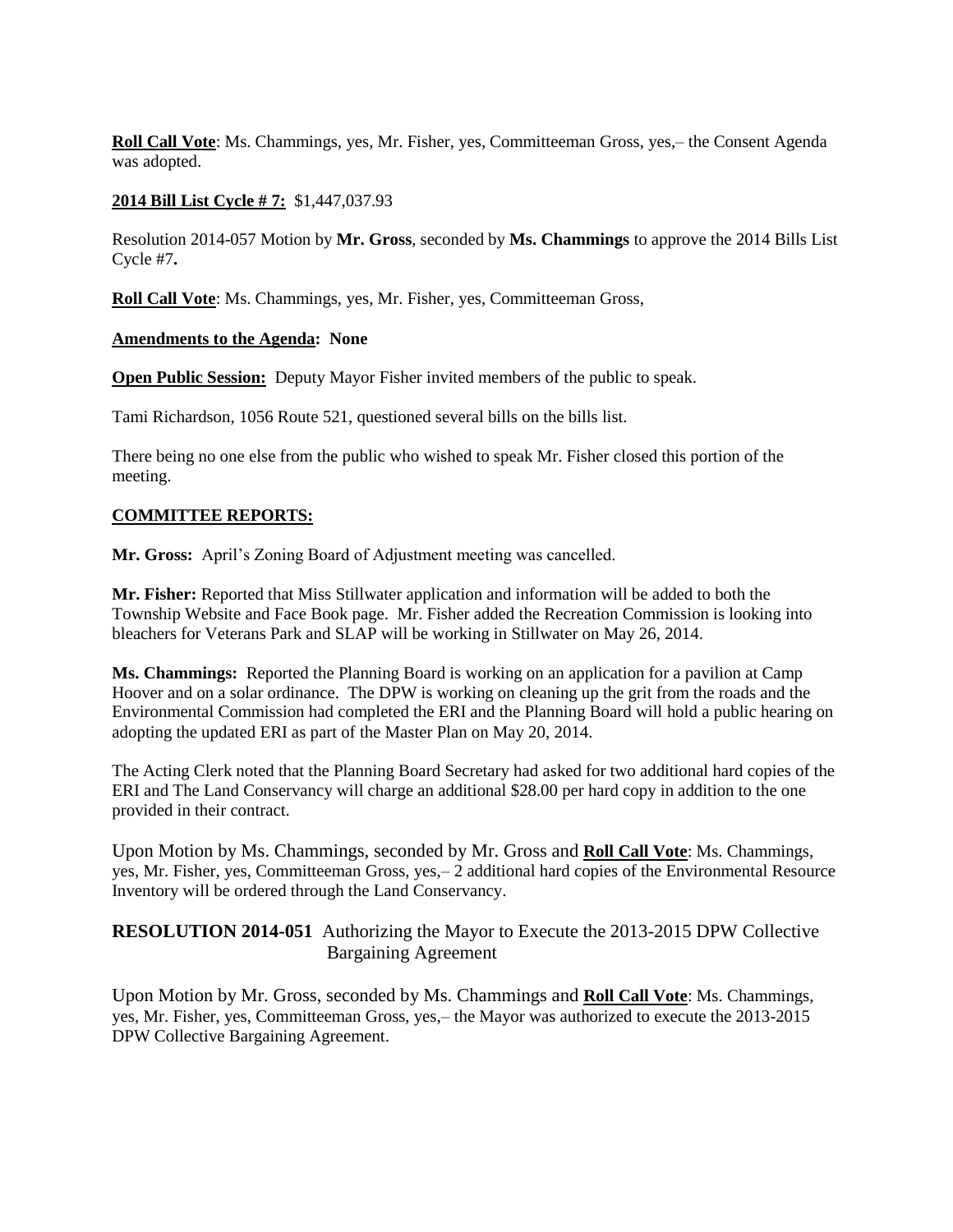Ms. Chammings asked Mr. Vreeland his opinion on using the stone from the PSE&G easements to fill holes at the Recycling and Convenience Center. Mr. Vreeland would check out the stone to see if it could be used.

**Attorney Report:** Mr. Stein asked the governing body's permission to have Mr. Collins, Byram's Municipal Attorney sign a tax appeal stipulation on behalf of Stillwater Township as conflict attorney because Mr. Stein represents the other party.

Upon Motion by Ms. Chammings, seconded by Mr. Gross and **Roll Call Vote**: Ms. Chammings, yes, Mr. Fisher, yes, Committeeman Gross, Mr. Collins was given permission to sign the stipulation on behalf of Stillwater Township

Mr. Stein stated until Mayor Scott arrived there was no quorum for the Township Committee to vote on the Bond Ordinances so the Township Committee would be moving into Executive Session and come back to Open Session when Mr. Scott was there.

## **Executive Session:**

After the reading of the following Resolution to enter into Executive Session, a **motion** was made by **Ms. Chammings,** seconded by **Mr. Gross** and carried by roll call vote to adopt the resolution permitting the Committee to go into Executive Session at 7:50 p.m.

WHEREAS, Section 8 of the Open Public Meetings Act, Chapter 231, P.L. 1975 permits the exclusion of the public from a meeting under certain circumstances; and

WHEREAS, this public body is of the opinion that such circumstances presently exist.

NOW THEREFORE, BE IT RESOLVED, by the Township Committee of the Township of Stillwater, in the County of Sussex and State of New Jersey as follows:

1. The public shall be excluded from that portion of this meeting.

2. The general nature of the subject matter to be discussed is as follows: Personnel (Construction Offical position)–Contract – DPW, Real Property and Litigation.

3. As nearly as can now be ascertained, the matter or matters to be discussed at this time will be disclosed to the public when such matters are resolved.

Mayor Scott arrived at 8:10 p.m.

There being no further business to attend to, a **motion** was made by **Mr. Fisher**, seconded by **Ms. Chammings** to conclude the Executive Session at 8:30 p.m., unanimously carried by roll call vote.

## **OLD BUSINESS:**

## **BOND ORDINANCE 2014-008 Public Hearing and Adoption**

BOND ORDINANCE PROVIDING FOR VARIOUS CAPITAL IMPROVEMENTS BY THE TOWNSHIP OF STILLWATER, NEW JERSEY, APPROPRIATING THE AGGREGATE AMOUNT OF \$415,000 THEREFOR, INCLUDING A GRANT IN THE AMOUNT OF \$180,000 EXPECTED TO BE RECEIVED FROM THE STATE OF NEW JERSEY DEPARTMENT OF TRANSPORTATION AND AUTHORIZING THE ISSUANCE OF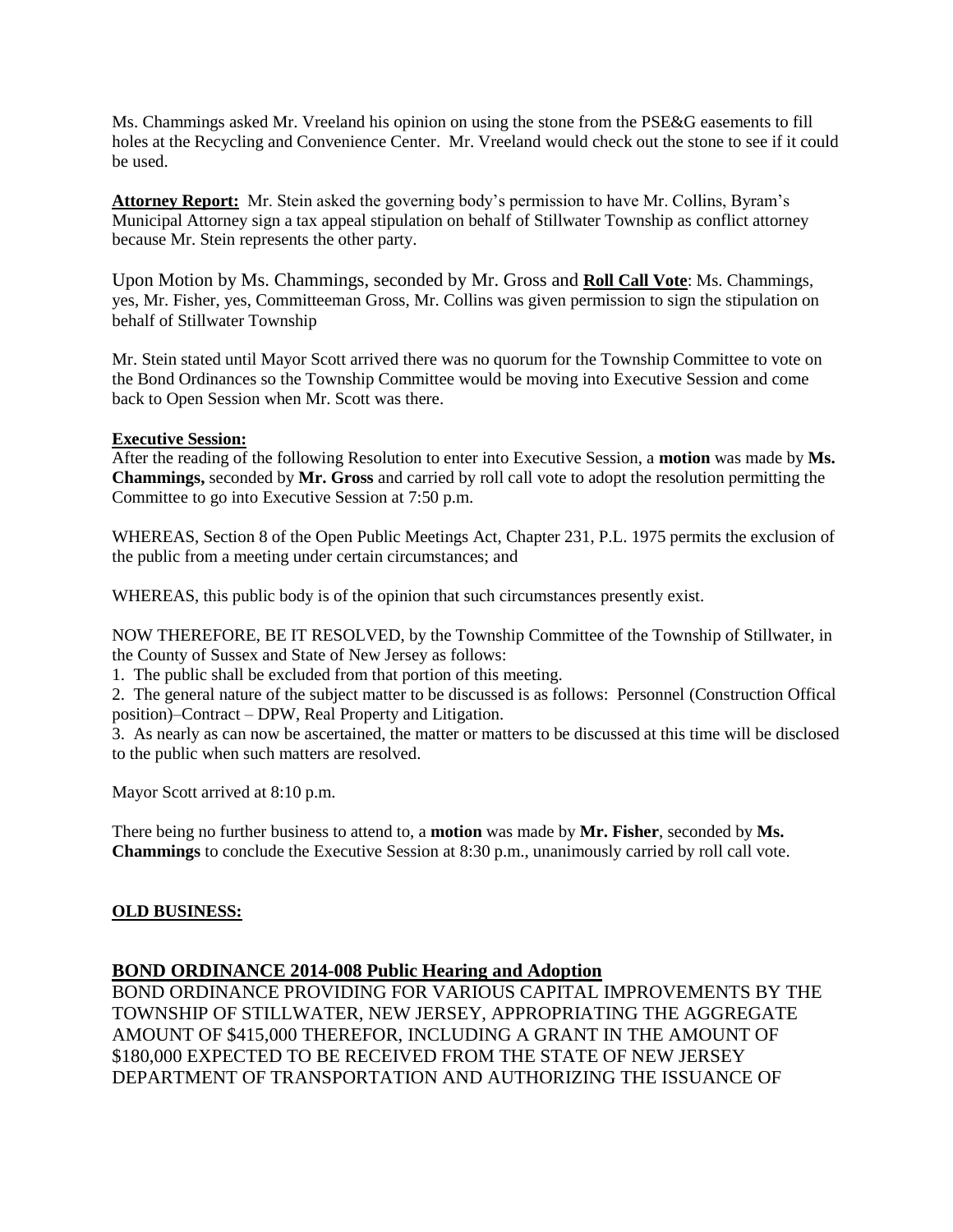# \$223,000 BONDS OR NOTES OF THE TOWNSHIP TO FINANCE PART OF THE COST THEREOF.

BE IT ORDAINED BY THE TOWNSHIP COMMITTEE OF THE TOWNSHIP OF STILLWATER, NEW JERSEY (not less than two-thirds of all members thereof affirmatively concurring) AS FOLLOWS:

Section 1. The several improvements described in Section 3 of this bond ordinance are hereby respectively authorized to be undertaken by the Township of Stillwater, New Jersey (the "Township") as general improvements. For the several improvements or purposes described in Section 3, there are hereby appropriated the respective sums of money therein stated as the appropriation made for each improvement or purpose, such sums amounting in the aggregate to \$415,000, including a grant in the amount of \$180,000 expected to be received from the State of New Jersey Department of Transportation and, including the aggregate sum of \$12,000 as the several down payments for the improvements or purposes required by the Local Bond Law. The down payments have been made available by virtue of provision for down payment or for capital improvement purposes in one or more previously adopted budgets.

Section 2. In order to finance the cost of the several improvements or purposes not covered by application of the several down payments, negotiable bonds are hereby authorized to be issued in the principal amount of \$223,000 pursuant to the Local Bond Law. In anticipation of the issuance of the bonds, negotiable bond anticipation notes are hereby authorized to be issued pursuant to and within the limitations prescribed by the Local Bond Law.

Section 3. The several improvements hereby authorized and the several purposes for which the bonds are to be issued, the estimated cost of each improvement and the appropriation therefor, the estimated maximum amount of bonds or notes to be issued for each improvement and the period of usefulness of each improvement are as follows: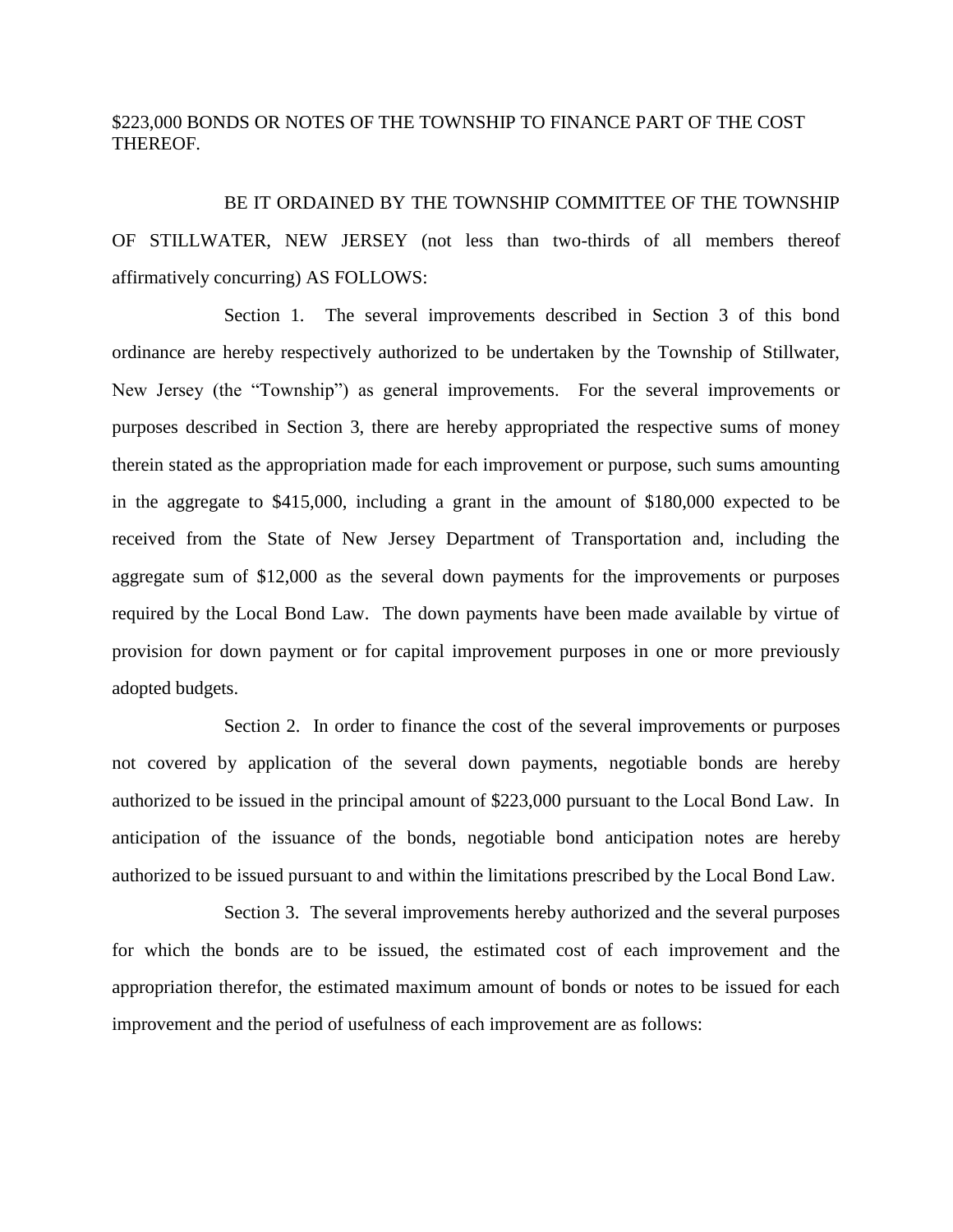(a) Providing for renovations to the Municipal Building and improvements to parking lot, including all work and materials necessary therefor or incidental thereto.

| <b>APPROPRIATION</b> | <b>BOND</b><br><b>AUTHORIZATION</b> | <b>PERIOD OF</b><br><b>USEFULNESS</b> |
|----------------------|-------------------------------------|---------------------------------------|
| \$100,000            | \$95,000                            | 10 years                              |

(b) Providing for road resurfacing to, but not limited to, Millbrook Road, including all work and materials necessary therefor or incidental thereto..

| <b>APPROPRIATION</b> | <b>BOND</b><br><b>AUTHORIZATION</b> | <b>PERIOD OF</b><br><b>USEFULNESS</b> |
|----------------------|-------------------------------------|---------------------------------------|
| \$90,000             | \$ 85,500                           | 10 years                              |

(c) Providing for Phase II road improvements to Middleville Road, including all work and materials necessary therefor or incidental thereto.

| <b>APPROPRIATION</b>                                                                                                                                                  | <b>BOND</b><br><b>AUTHORIZATION</b>       | <b>PERIOD OF</b><br><b>USEFULNESS</b><br>10 years |  |
|-----------------------------------------------------------------------------------------------------------------------------------------------------------------------|-------------------------------------------|---------------------------------------------------|--|
| $$225,000$ (including a<br>grant in the amount of<br>$$180,000$ expected to<br>be received from the<br><b>State of New Jersey</b><br>Department of<br>Transportation) | \$42,500                                  |                                                   |  |
| <b>TOTAL</b><br><b>APPROPRIATION</b>                                                                                                                                  | <b>TOTAL BOND</b><br><b>AUTHORIZATION</b> | <b>AVERAGE PERIOD</b><br>OF USEFULNESS            |  |
| \$415,000                                                                                                                                                             | \$223,000                                 | 10 years                                          |  |

Section 4. All bond anticipation notes issued hereunder shall mature at such times as may be determined by the Chief Financial Officer; provided that no note shall mature later than one year from its date. The notes shall bear interest at such rate or rates and be in such form as may be determined by the Chief Financial Officer. The Chief Financial Officer shall determine all matters in connection with notes issued pursuant to this ordinance, and the Chief Financial Officer's signature upon the notes shall be conclusive evidence as to all such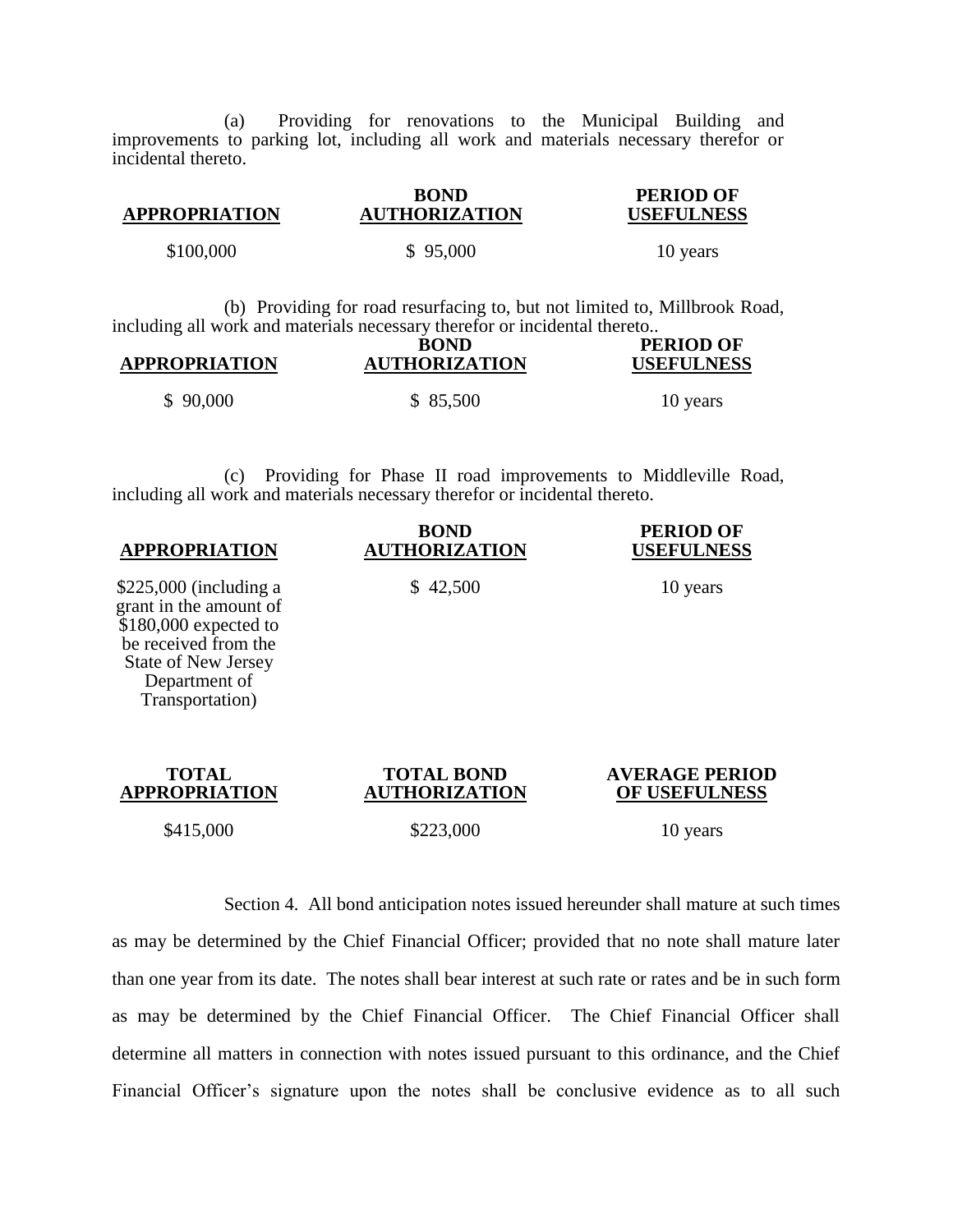determinations. All notes issued hereunder may be renewed from time to time subject to the provisions of N.J.S.A. 40A:2-8.1. The Chief Financial Officer is hereby authorized to sell part or all of the notes from time to time at public or private sale and to deliver them to the purchasers thereof upon receipt of payment of the purchase price plus accrued interest from their dates to the date of delivery thereof. The Chief Financial Officer is directed to report in writing to the governing body at the meeting next succeeding the date when any sale or delivery of the notes pursuant to this ordinance is made. Such report must include the amount, the description, the interest rate and the maturity schedule of the notes sold, the price obtained and the names of the purchaser.

Section 5. The capital budget of the Township is hereby amended to conform with the provisions of this ordinance to the extent of any inconsistency herewith.

Section 6. The following additional matters are hereby determined, declared, recited and stated:

(a) The purposes described in Section 3 of this bond ordinance are not current expenses. They are all improvements that the Township may lawfully undertake as general improvements, and no part of the costs thereof has been or shall be specially assessed on property specially benefited thereby.

(b) The average period of usefulness, computed on the basis of the respective amounts of obligations authorized for each purpose and the reasonable life thereof within the limitations of the Local Bond Law, is 10 years.

(c) The Supplemental Debt Statement required by the Local Bond Law has been duly prepared and filed in the office of the Clerk, and submitted to the office of the Director of the Division of Local Government Services in the Department of Community Affairs of the State of New Jersey. Such statement shows that the gross debt of the Township as defined in the Local Bond Law is increased by the authorization of the bonds and notes provided in this bond ordinance by \$223,000, and the obligations authorized herein will be within all debt limitations prescribed by that Law.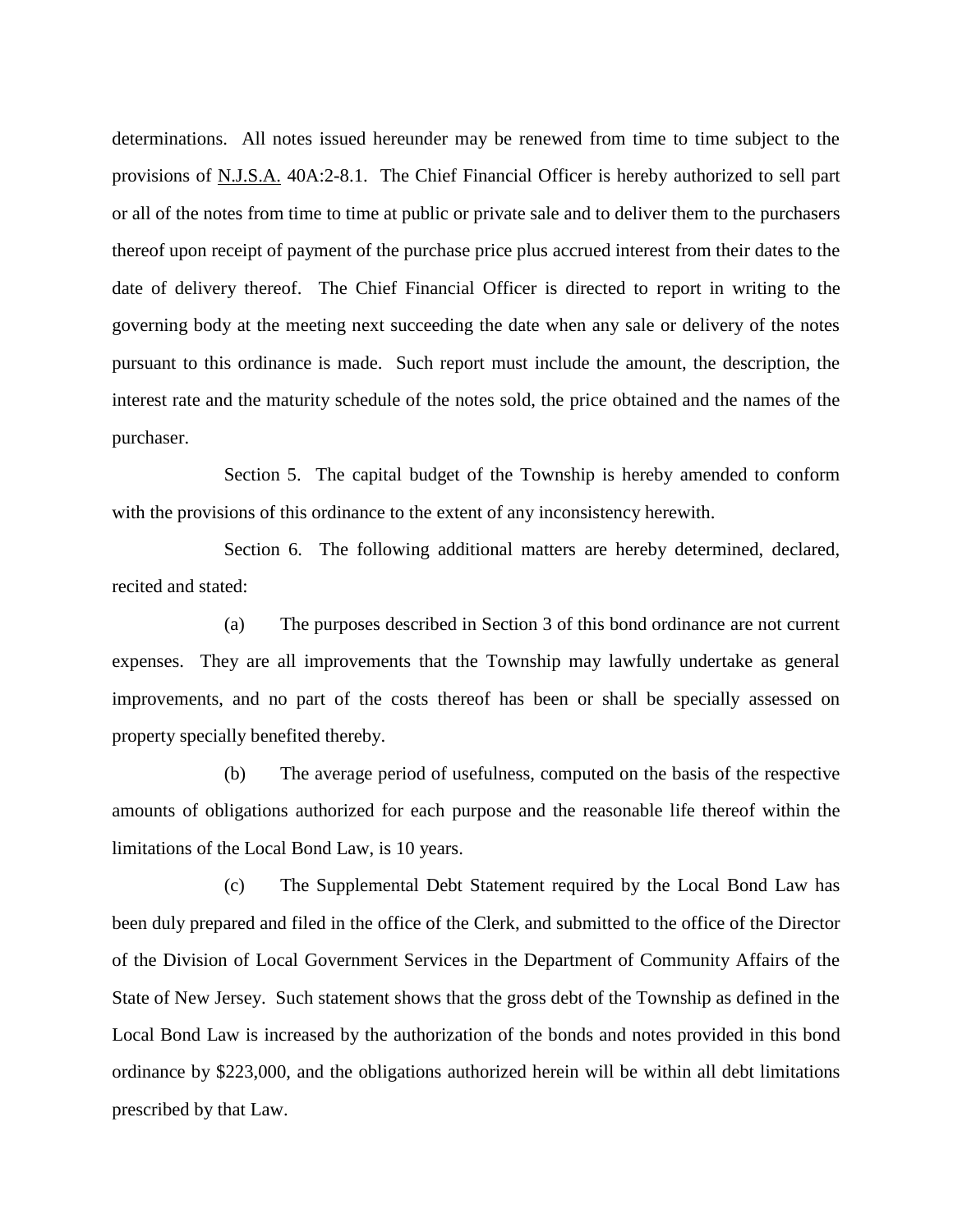(d) An aggregate amount not exceeding \$100,000 for items of expense listed in and permitted under N.J.S.A. 40A:2-20 is included in the estimated costs indicated herein for the purposes or improvements.

Section 7. The full faith and credit of the Township are hereby pledged to the punctual payment of the principal of and the interest on the obligations authorized by this bond ordinance. The obligations shall be direct, unlimited obligations of the Township, and the Township shall be obligated to levy ad valorem taxes upon all the taxable real property within the Township for the payment of the obligations and the interest thereon without limitation of rate or amount.

Section 8. This bond ordinance shall take effect 20 days after the first publication

thereof after final adoption, as provided by the Local Bond Law.

Upon Motion by Mr. Fisher, seconded by Ms. Chammings and unanimous voice vote the meeting was open to the public for discussion on this ordinance only. Seeing no one wishing to speak this portion of the meeting was closed.

Upon Motion by Mr. Fisher, seconded by Mr. Gross and **Roll Call Vote**: Ms. Chammings, yes, Mr. Fisher, yes, Committeeman Gross, yes, and Mayor Scott, yes – Ordinance 2014-008 was adopted.

#### **ORDINANCE 2014-009 Public Hearing and Adoption**

ORDINANCE REAPPROPRIATING \$221,766 PROCEEDS OF OBLIGATIONS NOT NEEDED FOR THEIR ORIGINAL PURPOSES IN ORDER TO PROVIDE FOR THE PURCHASE OF TWO DUMP TRUCKS WITH PLOWS AND SANDERS AND OTHER RELATED ITEMS IN AND BY THE TOWNSHIP OF STILLWATER, NEW JERSEY

## BE IT ORDAINED BY THE TOWNSHIP COMMITTEE OF THE TOWNSHIP OF

STILLWATER, NEW JERSEY (not less than two-thirds of all members thereof affirmatively concurring)

#### AS FOLLOWS:

Section 1. Pursuant to N.J.S.A. 40A:2-39, it is hereby determined that \$221,766 of the

proceeds of obligations originally made available pursuant to Bond Ordinance No. 2012-4 finally adopted on June 19, 2012, by the Township of Stillwater (the "Township") are no longer necessary for upgrades and repairs to Baldwin Gate Bridge and for the purchase of a tandem dump truck with plow and sander. The \$221,766 proceeds are hereby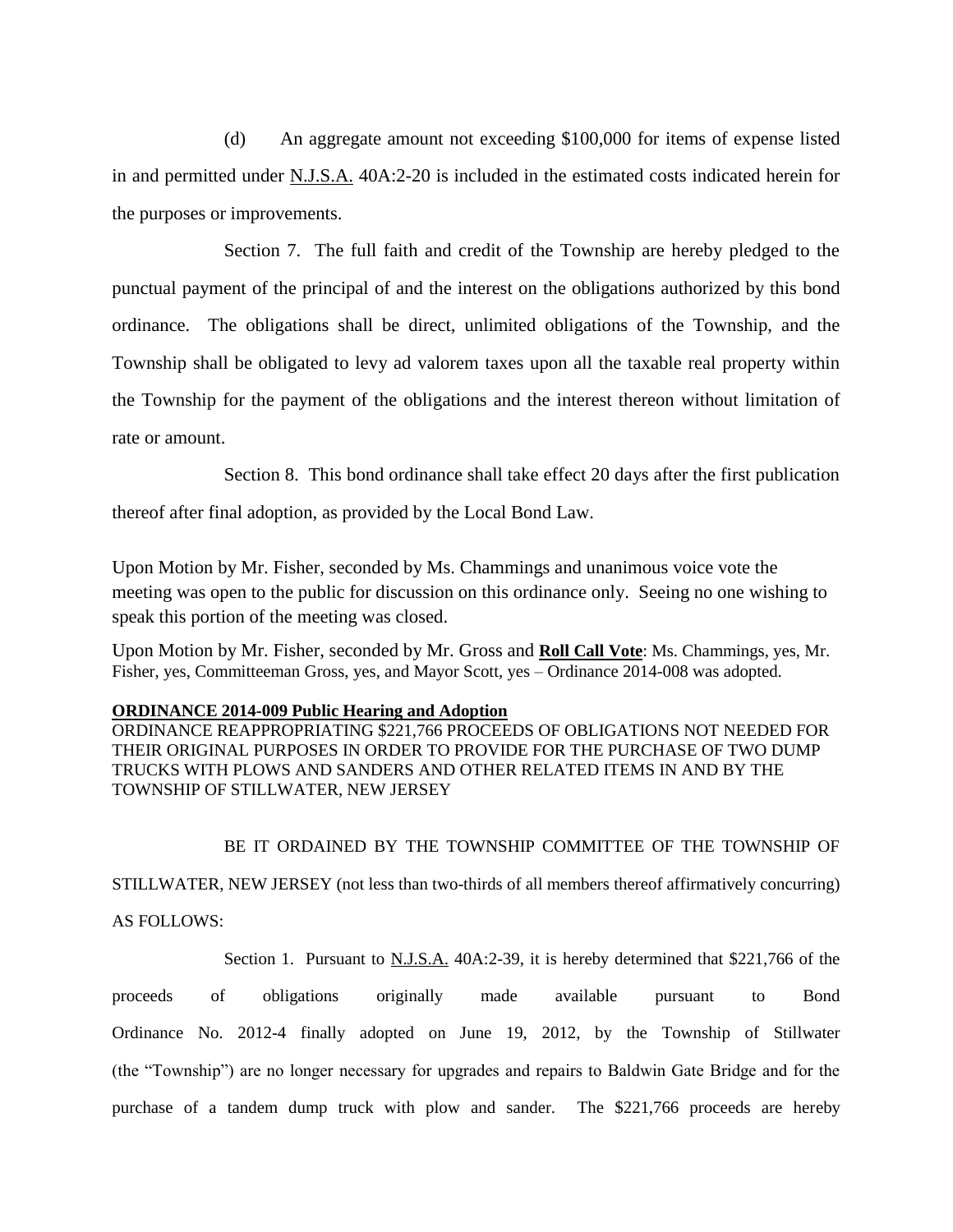reappropriated to provide for the purchase of two dump trucks with plows and sanders and other related items.

Section 2. The capital budget of the Township is hereby amended to conform with the

provisions of this ordinance to the extent of any inconsistency herewith.

Section 3. This ordinance shall take effect 20 days after the first publication thereof after

final adoption, as provided by the Local Bond Law.

Upon Motion by Mr. Fisher, seconded by Mr. Gross and unanimous voice vote the meeting was open to the public for discussion on this ordinance only. Seeing no one wishing to speak this portion of the meeting was closed.

Upon Motion by Mr. Fisher, seconded by Mr. Gross and **Roll Call Vote**: Ms. Chammings, yes, Mr. Fisher, yes, Committeeman Gross, yes, and Mayor Scott, yes – Ordinance 2014-009 was adopted.

# **CAPITAL ORDINANCE 2014-010 Public Hearing and Adoption CAPITAL ORDINANCE APPROPRIATING \$193,300 FOR PURPOSES AUTHORIZED TO BE UNDERTAKEN BY THE TOWNSHIP OF STILLWATER, IN THE COUNTY OF SUSSEX, NEW JERSEY**

**BE IT ORDAINED** by the Township Committee of the Township of Stillwater, in the County of Sussex, New Jersey, AS FOLLOWS;

Section 1. The several improvements described in Section 3 of this capital ordinance are hereby respectively authorized as general improvements to be made or acquired by the Township of Stillwater, New Jersey. For the said several improvements or purposes stated in said Section 3, there are hereby appropriated the respective sums of money therein stated as the appropriations made for said improvements or purposes, said sums being inclusive of all appropriations heretofore made therefore and amounting in the aggregate to \$193,300, which has heretofore been set aside for the improvements or purposes stated in Section 3 and now available therefore by virtue of provision in a previously adopted budget or budgets of the Township for capital improvement purposes.

Section 2. For the financing of said improvements or purposes and to meet the part of said \$193,300 appropriations, the Township will use \$193,300 from the General Capital Improvement Fund.

Section 3. The improvements hereby authorized and the several purposes for the allocation of which said obligations are to be spent, the appropriation made for an estimated cost of each such purpose, and the estimated maximum amount of funds to be spent for each such purpose, are respectively as follows:

Fire Dept – Equipment – Including AED's, Hose & Applicances \$15,300.00 General C.I.F.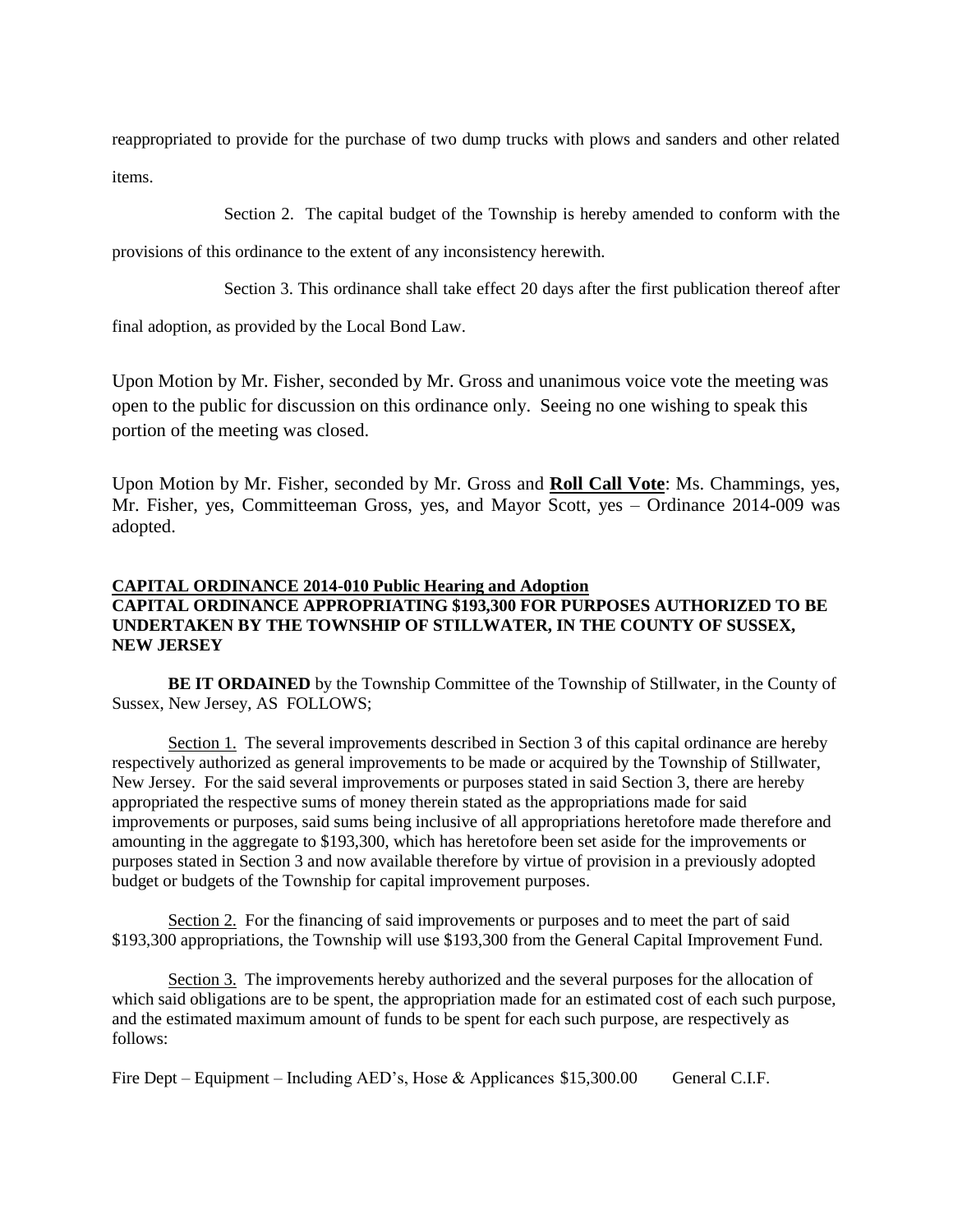| Furniture & Fixtures for Municipal Offices                                                                                                               | \$17,000.00 | General C.I.F. |
|----------------------------------------------------------------------------------------------------------------------------------------------------------|-------------|----------------|
| Public Works – Equipment, Including Hydraulic Broom                                                                                                      | \$11,000.00 | General C.I.F. |
| Purchase of Dump Trucks with Plows & Sanders,<br>to supplement Bond Ordinance                                                                            | \$81,000.00 | General C.I.F. |
| Infrastructure Repairs & Maintenance, Including Recycling<br>Center Driveway, Crack Sealing Program - Year One &<br>Guiderail Upgrade Program – Year One | \$57,500.00 | General C.I.F. |
| Generator for Municipal Building – Additional Costs, Not<br>Covered by Grant Funds                                                                       | \$11,500.00 | General C.I.F. |

All the aforestated improvements or purposes where applicable, are in accordance with specifications on file in the office of the Township Clerk, which specifications are hereby approved.

Section 4. The following additional matters are hereby determined, declared, recited and stated:

- (a) The said purposes described in Section 3 of this capital ordinance are capital expenses and are each a property or improvement which the Township may lawfully acquire or make as a general improvement, and no part of the cost thereof has been or shall be specifically assessed on property specially benefited thereby.
- (b) The average period of usefulness of said purposes within the limitations of said Local bond Law and taking into consideration the respective amounts of the said obligations authorized for the several purposes, according to the reasonable life thereof computed by this capital ordinance, is five (5) years.

Section 5. The capital budget or temporary capital budget of the Township is hereby amended to

conform with the provisions of this ordinance to the extent of any inconsistency herewith and the

resolutions promulgated by the Local Finance Board showing all detail of the amended capital budget or

temporary capital budget and capital program as approved by the Director, Division of Local Government

Services, are on file with the Township Clerk and are available for public inspection.

Section 6. This capital ordinance shall take effect ten (10) days after the publication thereof after final adoption.

Upon Motion by Ms. Chammings, seconded by Mr. Fisher and unanimous voice vote the meeting was open to the public for discussion on this ordinance only. Seeing no one wishing to speak this portion of the meeting was closed.

Upon Motion by Mr. Fisher, seconded by Mrs. Straway and **Roll Call Vote**: Ms. Chammings, yes, Mr. Fisher, yes, Committeeman Gross, yes, Mrs. Straway, yes and Mayor Scott, yes – Ordinance 2014- 010 was Introduced and adopted.